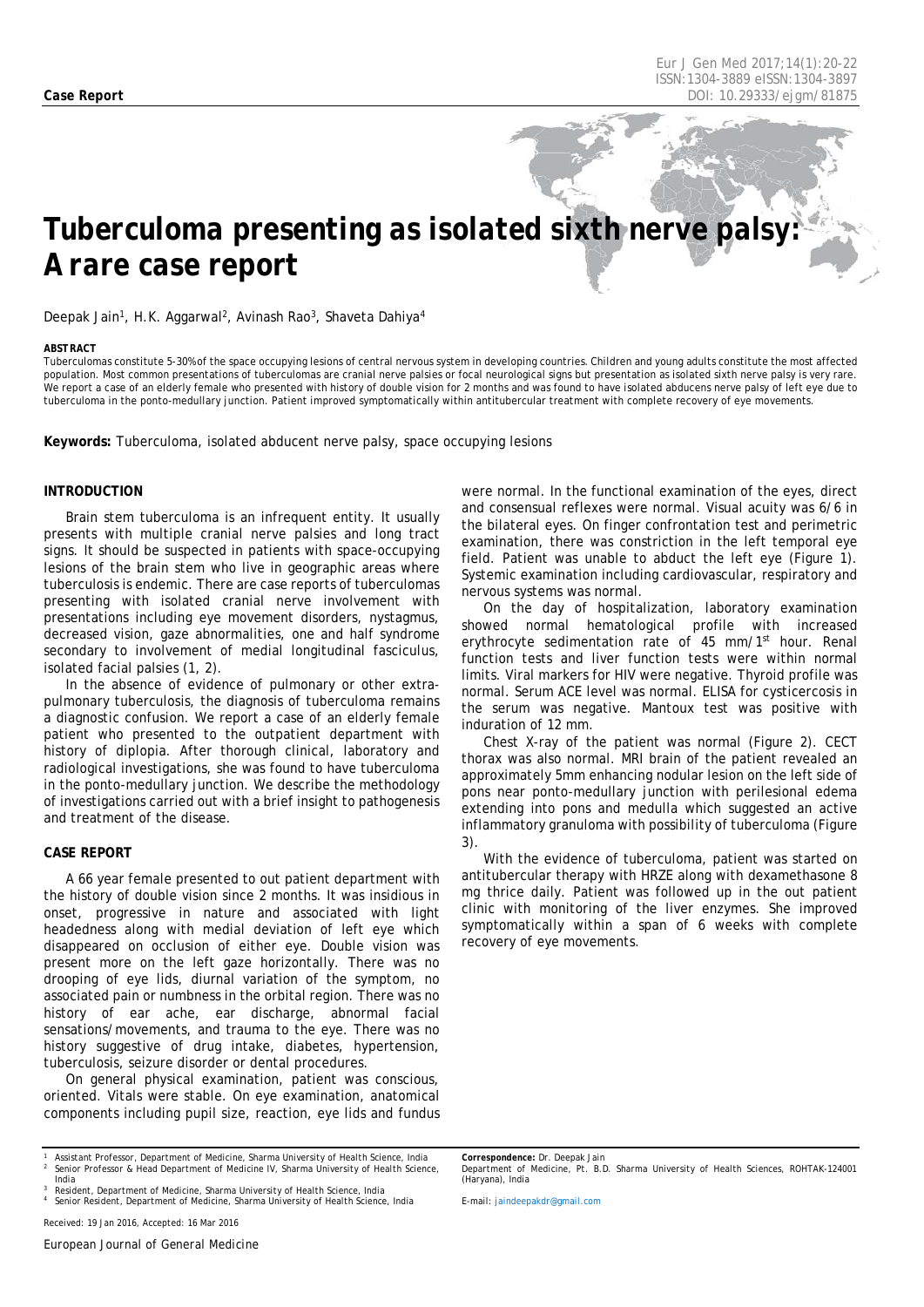

**Figure 1:** *Photographs of the patient at presentation. Finger confrontation test revealed the inability to abduct the left eye*



**Figure 2:** *Normal Chest X Ray of the patient*